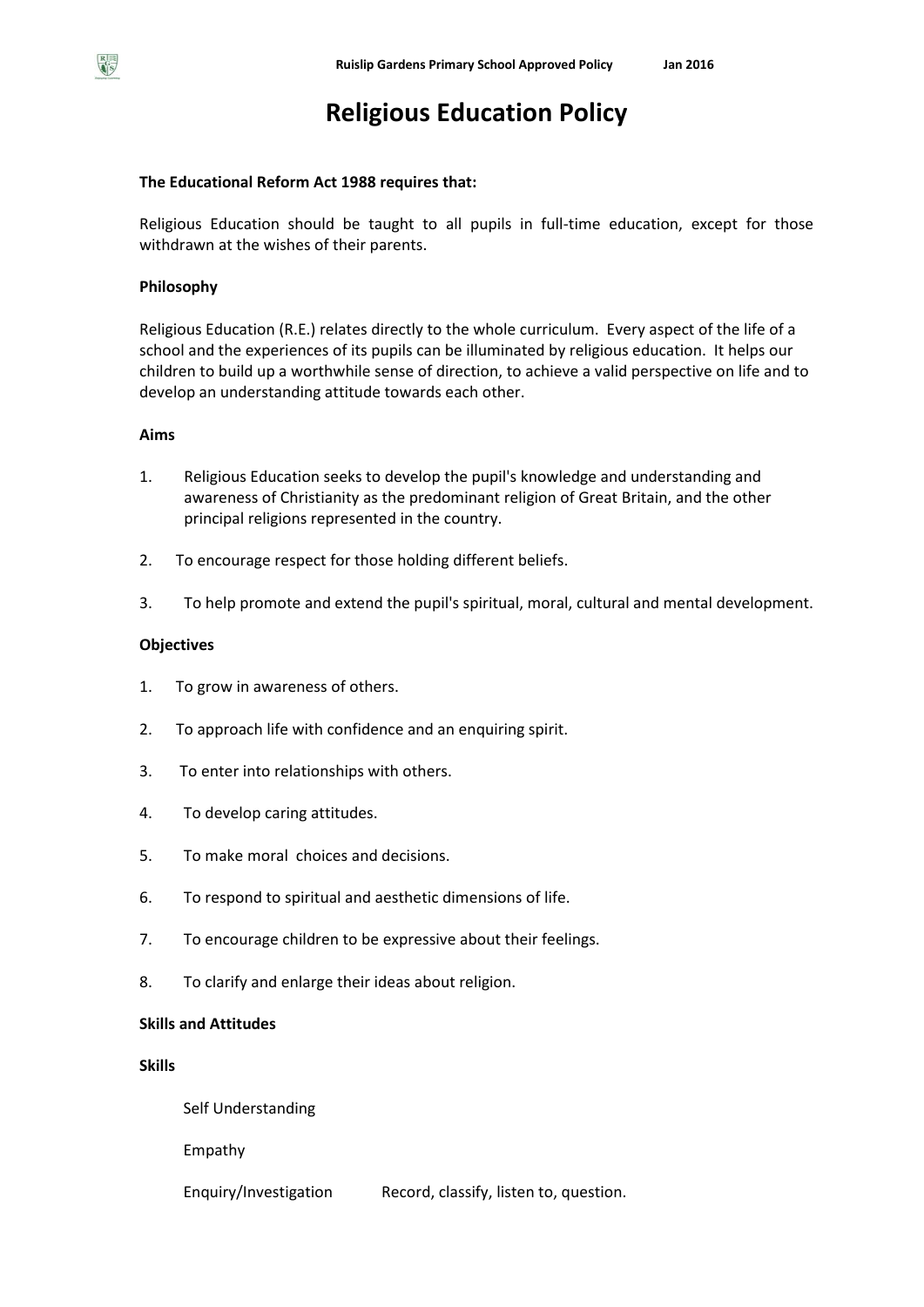|                  | Communication             | Describe and explain - oral and written but also<br>through dance, drama, music, painting, etc.           |  |  |
|------------------|---------------------------|-----------------------------------------------------------------------------------------------------------|--|--|
|                  | Interpretation            | Recognise metaphor, symbol, sign, ritual and<br>explain its meaning.                                      |  |  |
|                  | Reasoning                 | To compare and contrast beliefs and practices, to<br>provide arguments to explain personal point of view. |  |  |
|                  | Reflection                | Space to reach balanced conclusions or draw personal<br>meaning from knowledge and experiences.           |  |  |
| <b>Attitudes</b> |                           |                                                                                                           |  |  |
|                  | Curiosity                 |                                                                                                           |  |  |
|                  | Open-Mindedness           |                                                                                                           |  |  |
|                  | Tolerance                 | Concern, respect and sensitivity for the convictions of others.                                           |  |  |
|                  | Self-Confidence           | In their ability to reflect on religious issues and in family<br>and cultural backgrounds.                |  |  |
|                  | Appreciation              | Readiness to find religious ideas and practices of value.                                                 |  |  |
|                  | Commitment                | To the search for purpose and meaning of life.                                                            |  |  |
|                  | <b>Critical Awareness</b> | Guard against imbalance, bias and prejudice.                                                              |  |  |

**Teaching and Learning** (Provision: KS1 – 1 hour per week, KS2 – 75 minutes per week)

It is the policy of Ruislip Gardens Primary School that any programme of study must integrally relate to the nature, experience and needs of the child. Religious Education must be an 'enquiry' subject and not indoctrinating. Children should be enabled to explore their own (if any) and others' religious or cultural tradition. Children should have opportunities to explore their own feelings and experiences and empathise with others. As a result of such exploration, children can begin to understand other people and respect their right to hold beliefs and practices different to their own.

Children at all stages should be provided with information on principal religions and such information should be presented in an accurate and sensitive way.

## **Record Keeping and Assessment**

Pupils will be assessed using the Pupil Assessment Monitoring Sheets (PAMS).

Assessment opportunities are highlighted in medium term plans and assessment is ongoing to ensure progression throughout the year groups. Records of such assessments are kept using the usual record keeping and assessment procedures.